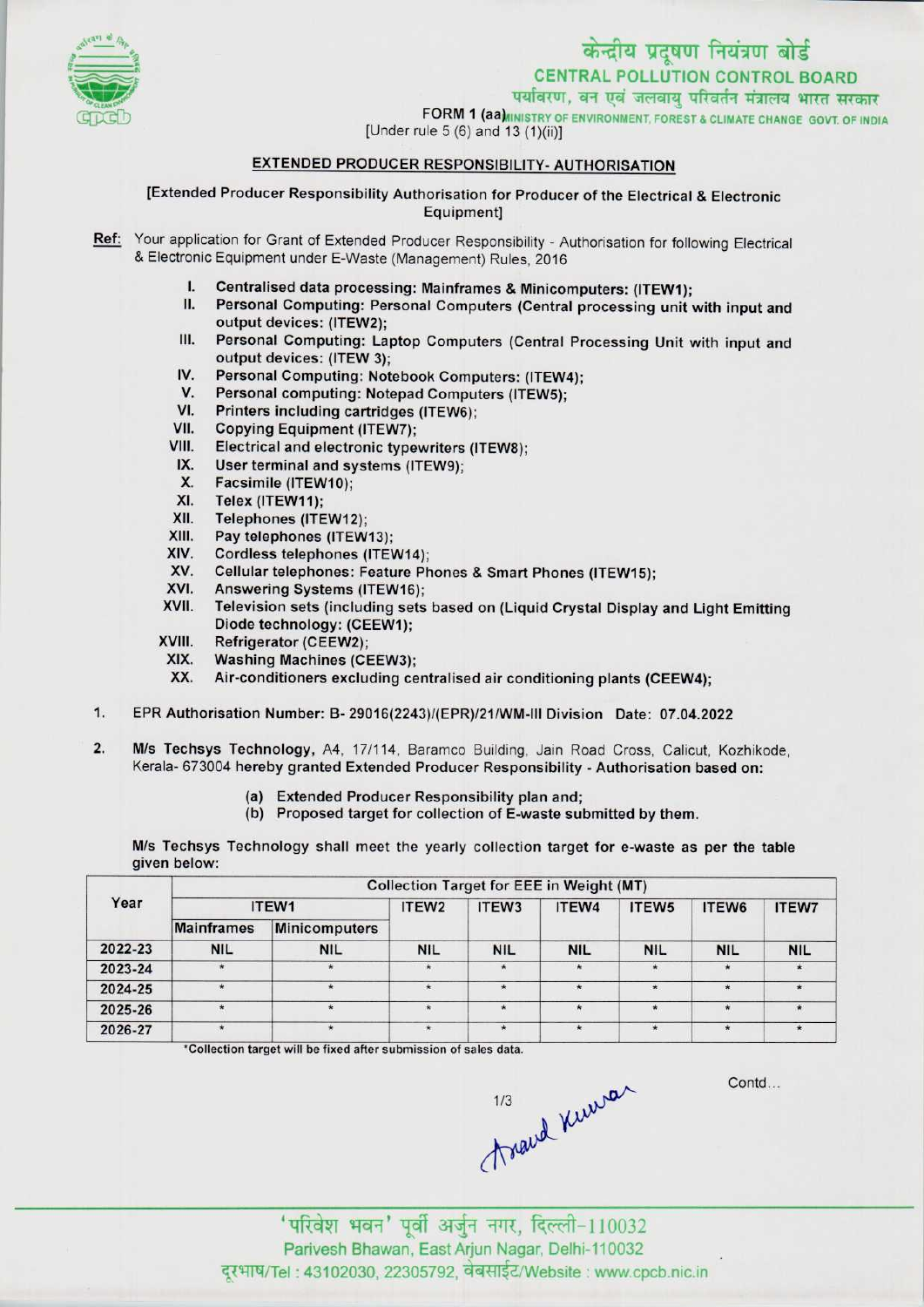

From pre page....

| Year    | <b>Collection Target for EEE in Weight (MT)</b> |            |            |            |            |            |            |                          |                        |  |  |
|---------|-------------------------------------------------|------------|------------|------------|------------|------------|------------|--------------------------|------------------------|--|--|
|         | ITEW8                                           | ITEW9      | ITEW10     | ITEW11     | ITEW12     | ITEW13     | ITEW14     | ITEW <sub>15</sub>       |                        |  |  |
|         |                                                 |            |            |            |            |            |            | Feature<br><b>Phones</b> | Smart<br><b>Phones</b> |  |  |
| 2022-23 | <b>NIL</b>                                      | <b>NIL</b> | <b>NIL</b> | <b>NIL</b> | <b>NIL</b> | <b>NIL</b> | <b>NIL</b> | <b>NIL</b>               | <b>NIL</b>             |  |  |
|         |                                                 |            |            | $\star$    | $\star$    | $\star$    | $\star$    | $\star$                  | $\star$                |  |  |
| 2023-24 | $\star$                                         | $\star$    | $\star$    |            |            |            |            |                          | $\star$                |  |  |
| 2024-25 | $\star$                                         | $\star$    | $\star$    | $\star$    | $\star$    | $\star$    | $\star$    | $\star$                  |                        |  |  |
|         |                                                 |            |            |            | $\star$    | $\star$    | $\star$    | $\star$                  | $\star$                |  |  |
| 2025-26 | $\star$                                         | $\star$    | $\star$    | $\star$    |            |            |            |                          |                        |  |  |
| 2026-27 | $\star$                                         | $\star$    | $\star$    | $\star$    | $\star$    | $\star$    | $\star$    | $\star$                  | $\star$                |  |  |

\*<br>\*Collection target will be fixed after submission of sales data

| Year    |            |            | <b>Collection Target for EEE in Weight (MT)</b> |                   |            |  |  |  |
|---------|------------|------------|-------------------------------------------------|-------------------|------------|--|--|--|
|         | ITEW16     | CEEW1      | CEEW <sub>2</sub>                               | CEEW <sub>3</sub> | CEEW4      |  |  |  |
| 2022-23 | <b>NIL</b> | <b>NIL</b> | <b>NIL</b>                                      | <b>NIL</b>        | <b>NIL</b> |  |  |  |
| 2023-24 |            |            |                                                 | $\star$           | $\star$    |  |  |  |
| 2024-25 |            | $\star$    |                                                 |                   |            |  |  |  |
| 2025-26 |            |            |                                                 |                   |            |  |  |  |
| 2026-27 |            | $\star$    |                                                 |                   |            |  |  |  |

2026-27<br>\*Collection target will be fixed after submission of sales data

## 3. The Authorisation shall be valid for a period of five (5) years from date of issue with following conditions:

- i. You shall strictly follow the approved Extended Producer Responsibility plan, a copy of which is enclosed herewith as Enclosure-I;
- ii. You shall ensure that collection mechanism or collection Centres are set up or designated as per the details given in the Extended Producer Responsibility plan and that shall be completed before the proposed dates if any in the EPR Plan (list of collection Centres and the toll free numbers for reverse logistics enclosed);
- iii. You shall ensure that all the collected e-waste is channelized to recycler/dismantler M/s E-waste Recyclers India, Shed No.15, Roz ka Meo Industrial Area , Nuh, Haryana and records shall be maintained at recycler/dismantler and your end;
- iv. You shall maintain records, in Form-2 of these Rules, of e-waste and make such records available for scrutiny by Central Pollution Control Board;
- v. You shall file annual returns in Form-3 to the Central Pollution Control Board on or before 30th day of June following the financial year to which that returns relates.

## vi. General Terms & Conditions of the Authorisation:

- a. The authorisation shall comply with provisions of the Environment (Protection) Act, 1986 and the E-waste (Management) Rules,2016 made there under;
- authorised by the Central Pollution Control Board;
- a. The authorisation shall comply with provisions of the Environment (Protection) Act, 1986<br>
and the E-waste (Management) Rules, 2016 made there under;<br>
b. The authorisation or its renewal shall be produced for inspection b. The authorisation or its renewal shall be produced for inspection at the requestion and authorised by the Central Pollution Control Board;<br>c. Any change in the approved Extended Producer Responsibility plan should be in Central Pollution Control Board within 15 days on which decision shall be communicated by The authorisation Control Board within 15 days on which desisting<br>Central Pole and all the collected e-waste is channelized to recycler<br>alies India, Sheal No.15, Roz ka Meo Industrial Area , Nuh, Hary<br>cannot are alied No.